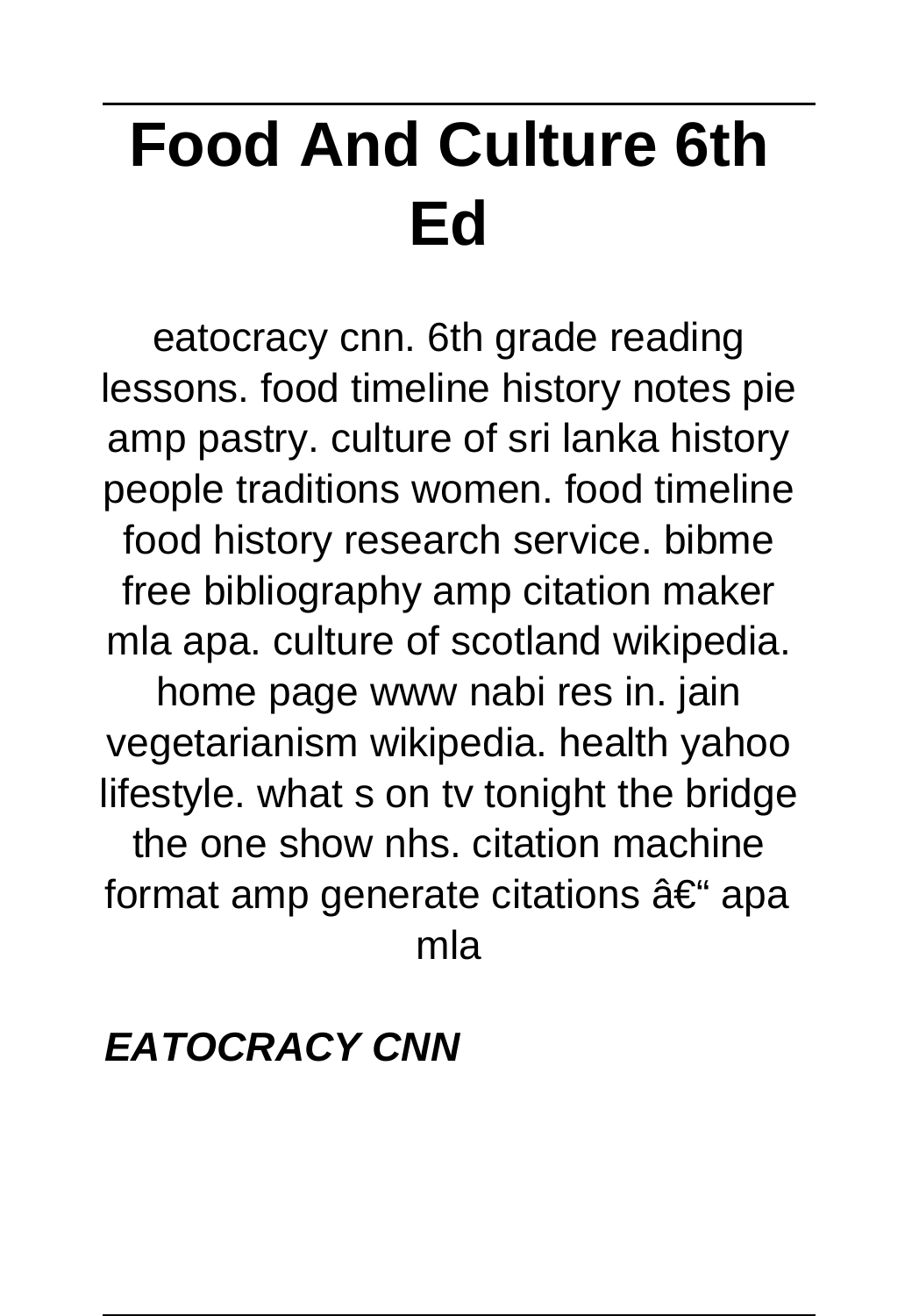### MAY 10TH, 2018 - INSPIRED BY TRADITIONS TOP CHEF S WHITNEY OTAWKA RECREATES UNIQUE DINING EXPERIENCES AT GREYFIELD INN'

#### '**6th Grade Reading Lessons**

May 12th, 2018 - Sixth Grade Short Readers Egg Cellent Traditions Grade 4 6 Readability A Brief History Of Pizza Grade 4 6 Readability A Formal Beginning Grade 5 7 Readability'

### '**FOOD TIMELINE HISTORY NOTES PIE AMP PASTRY**

MAY 11TH, 2018 - PASTRY PIE CRUST PUFF PASTE ABOUT PASTRY FOOD HISTORIANS TRACE THE GENESIS OF PASTRY TO ANCIENT MEDITERRANEAN PAPER THIN MULTI LAYFRED BAKLAVA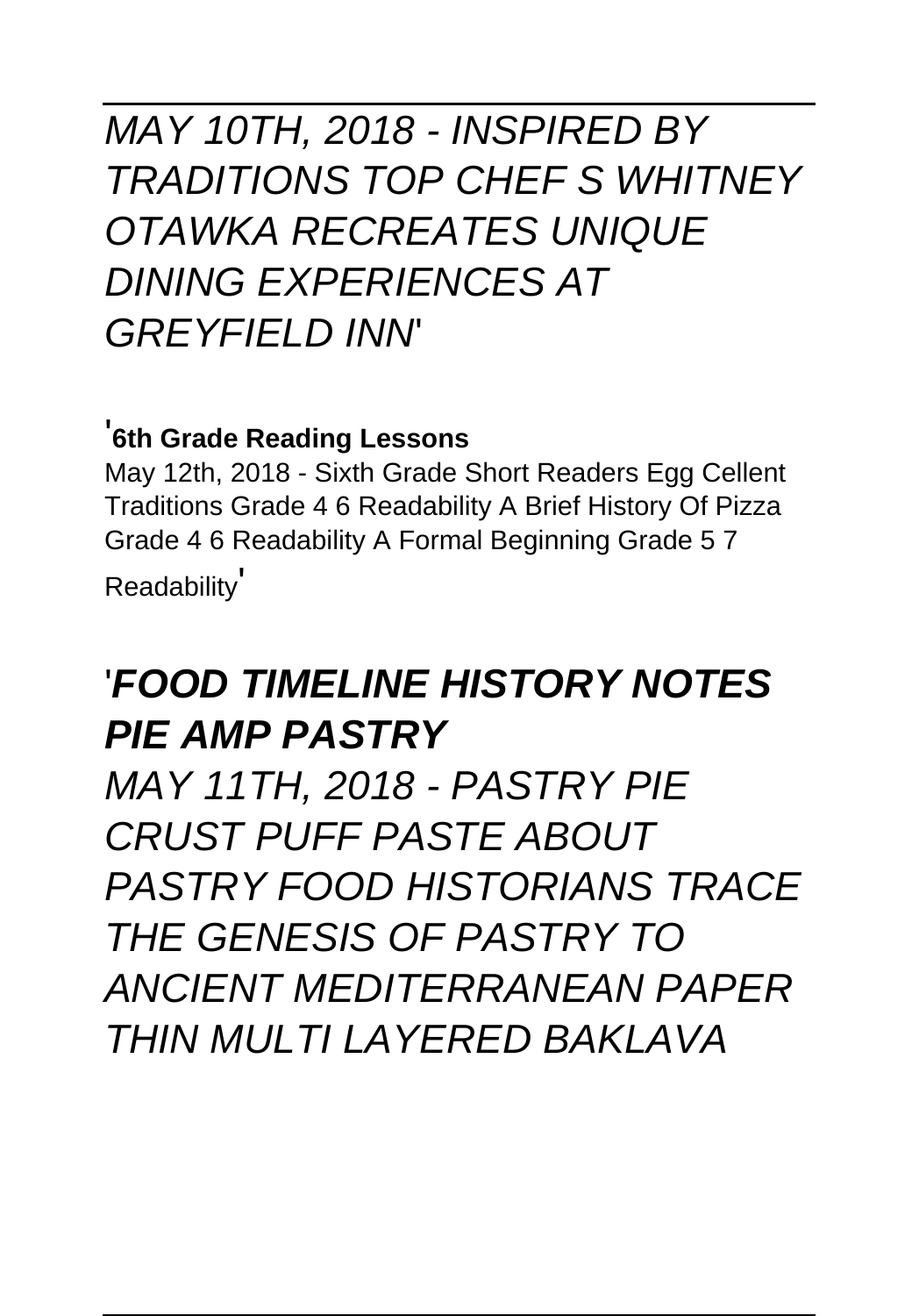AND FILO RETURNING CRUSADERS INTRODUCED THESE SWEET RECIPES TO MEDIEVAL EUROPE WHERE THEY WERE QUICKLY ADOPTED''**Culture Of Sri Lanka History People Traditions Women** May 11th, 2018 - Culture Of Sri Lanka History People Traditions Women Beliefs Food Customs Family Social Sa

Th'

## '**FOOD TIMELINE FOOD HISTORY RESEARCH SERVICE**

MAY 14TH, 2018 - FOOD TIMELINE FOOD HISTORY REFERENCE AMP RESEARCH SERVICE EVER WONDER HOW THE ANCIENT ROMANS FED THEIR ARMIES WHAT THE PIONEERS COOKED ALONG THE OREGON TRAIL'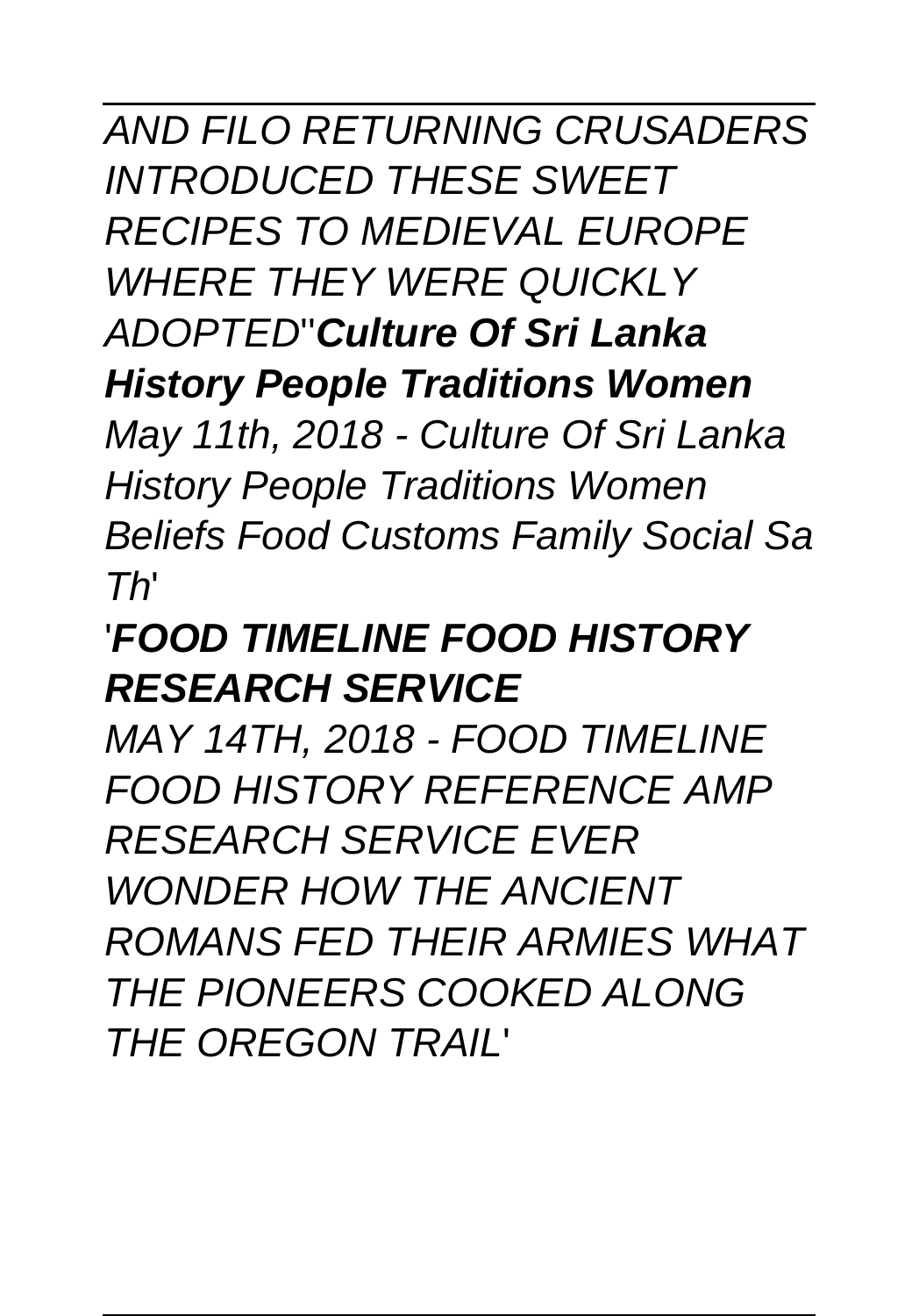#### '**BIBME FREE BIBLIOGRAPHY AMP CITATION MAKER MLA APA**

MAY 13TH, 2018 - BIBME FREE BIBLIOGRAPHY AMP

#### CITATION MAKER MLA APA CHICAGO HARVARD'

#### '**Culture of Scotland Wikipedia**

May 12th, 2018 - The culture of Scotland refers to the patterns of human activity and symbolism associated with Scotland and the Scottish people Some elements of Scottish culture such as its separate national church are protected in law as agreed in the Treaty of Union and other instruments''**Home Page www nabi res in** May 13th, 2018 - National Agri Food Biotechnology Institute NABI is the first Agri Food Biotechnology Institute established in India on 18th February 2010 The institute aims at catalysing the transformation of Agri food sector in India'

'**JAIN VEGETARIANISM WIKIPEDIA**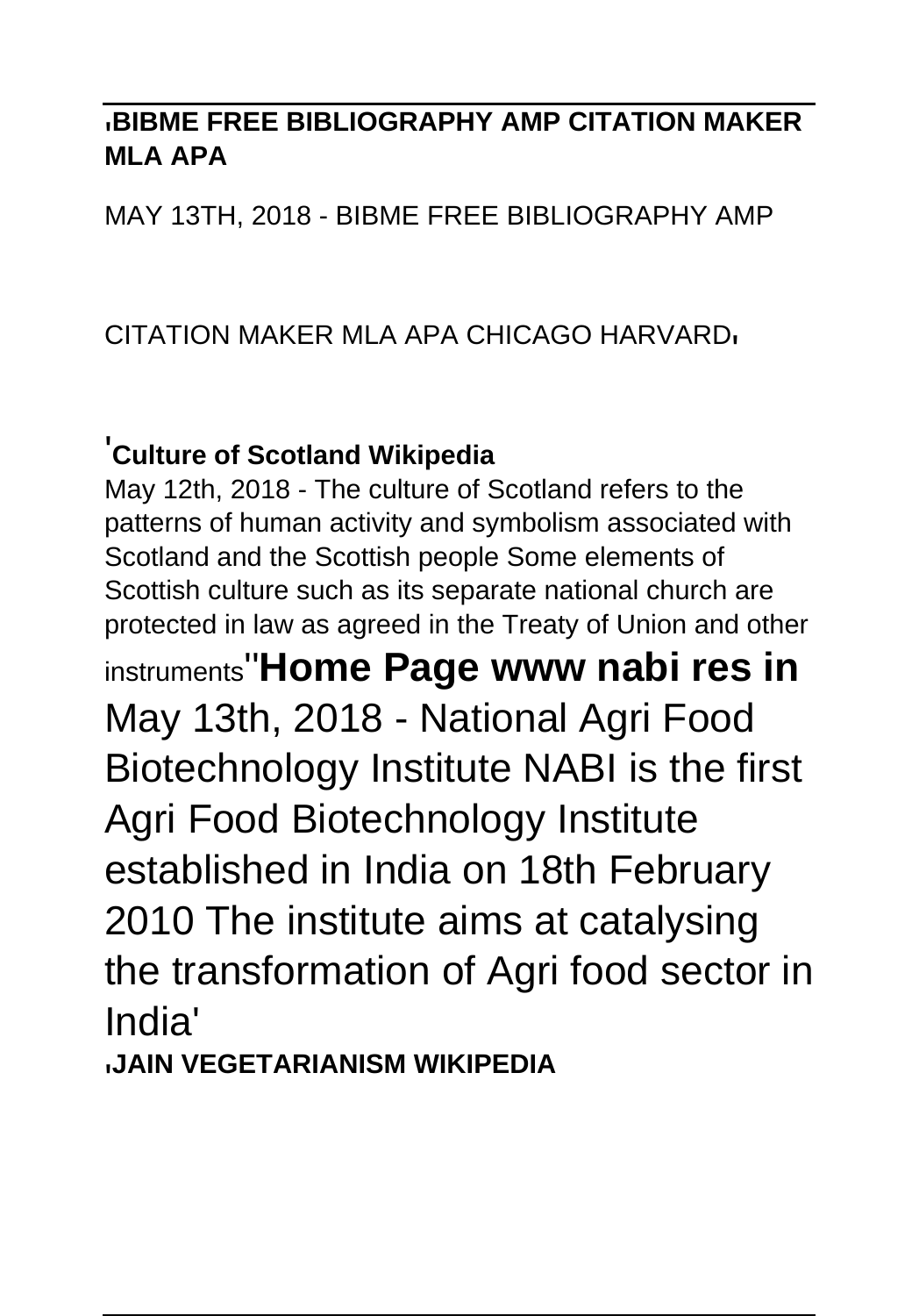MAY 11TH, 2018 - PRACTICE FOR JAINS LACTO VEGETARIANISM IS MANDATORY FOOD IS RESTRICTED TO THAT ORIGINATING FROM PLANTS SINCE PLANTS HAVE ONLY ONE SENSE EKINDRIYA AND ARE THE LEAST DEVELOPED FORM OF LIFE AND DAIRY PRODUCTS.

#### '**Health Yahoo Lifestyle**

May 14th, 2018 - Yahoo Lifestyle is your source for style beauty and wellness including health inspiring stories and the latest fashion trends'

'**What s on TV tonight The Bridge The One Show NHS** May 11th, 2018 - What s on TV tonight The Bridge The One Show NHS Patients Awards Special and more''**Citation Machine Format amp Generate Citations – APA MLA** May 13th, 2018 - Citation Machineâ, $\phi$ helps students and professionals properly credit the information that they use Cite sources in APA MLA Chicago Turabian and Harvard for free'